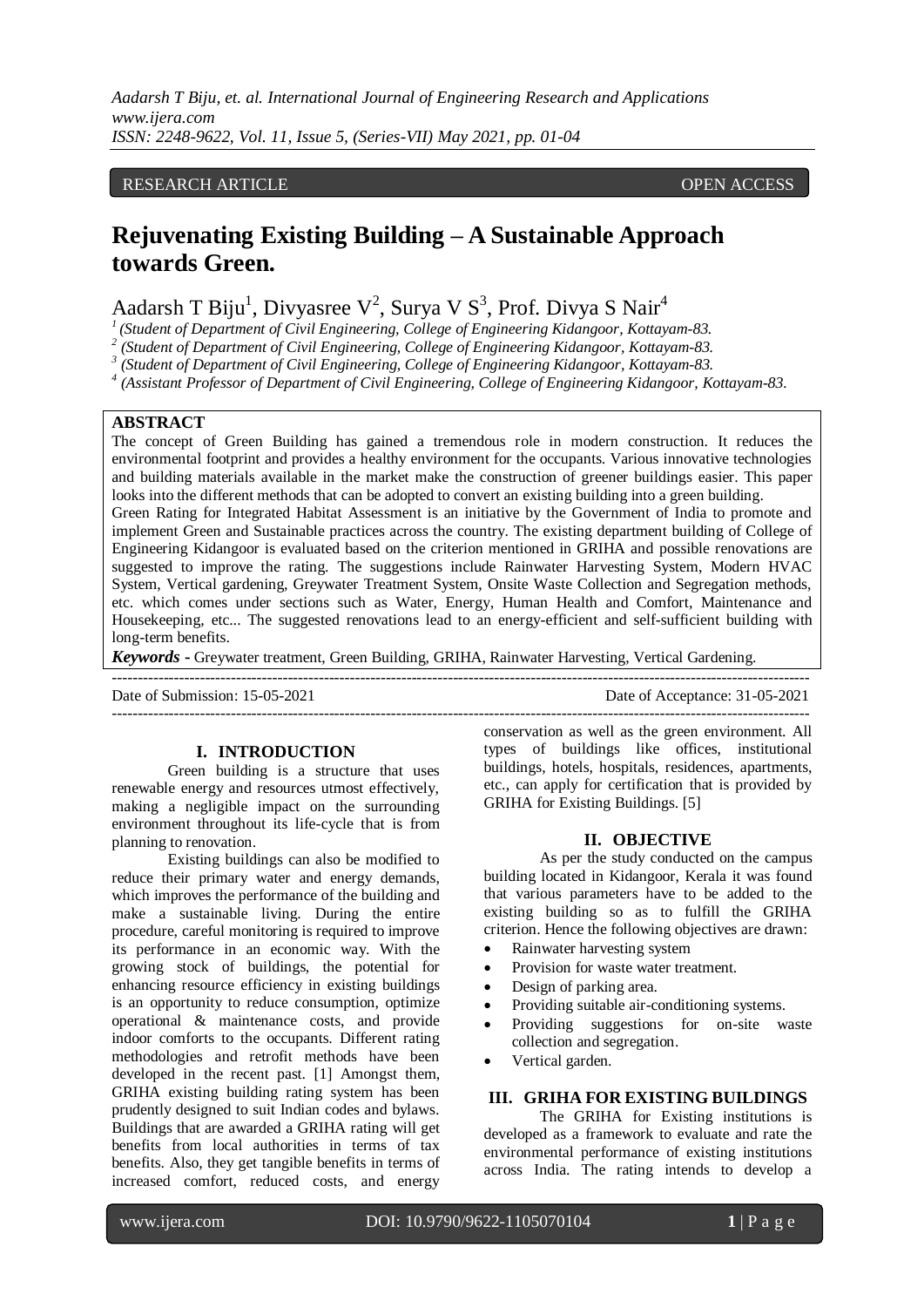dynamic attitude amongst the students and staff to reduce their environmental footprint and adopt a greener lifestyle.

India's National Rating System on Green Buildings - GRIHA (Green Rating for Integrated Habitat Assessment) has been endorsed by the MNRE (Ministry of New and Renewable Energy), Govt. of India which is suited for all kinds of building in various climatic zones of the country. By its qualitative and quantitative assessment criteria, GRIHA assesses a building on the level of its greenness. The rating is applicable for new as well as existing buildings, may be of any nature – residential, commercial, or institutional. [5]

GRIHA for existing building consists of 12 criteria divided into seven sections:

- Site Parameters
- Maintenance & Housekeeping
- Energy
- Water
- Human health & comfort
- Social aspects
- Bonus points

#### III.I. POINTS FOR GRIHA

GRIHA certification is given in the form of stars (1 to 5 stars) depending upon the number of points scored. Minimum 25 points are required for certification. Core points are obtained on fulfillment of mandatory criteria while remaining are scored after fulfillment of compliances promised during the inspection.

| Table 1: Maximum points for various sections as |  |
|-------------------------------------------------|--|
| per GRIHA [5]                                   |  |

| POINTS DISTRIBUTION        |               |  |
|----------------------------|---------------|--|
| <b>SECTIONS</b>            | <b>POINTS</b> |  |
| <b>Site Parameters</b>     | 6             |  |
| Maintenance & Housekeeping | 17            |  |
| Energy                     | 35            |  |
| Water Efficiency           | 25            |  |
| Occupant Health & Comfort  | 12            |  |
| Social Aspects             | 5             |  |
| <b>Bonus Points</b>        | Δ             |  |
| TOTAL                      | 100           |  |

| <b>Table 2:</b> Star rating distribution as per GRIHA [5] |  |  |  |  |  |
|-----------------------------------------------------------|--|--|--|--|--|
|-----------------------------------------------------------|--|--|--|--|--|

| <b>RATING DISTRIBUTION</b> |               |  |
|----------------------------|---------------|--|
| <b>STAR RATING</b>         | <b>POINTS</b> |  |

| 25-40     |
|-----------|
| $41 - 55$ |
| $56 - 70$ |
| $71 - 85$ |
| Above 86  |
|           |

#### **IV. METHODOLOGY**

The following methodologies have been adopted. IV.I. RAINWATER HARVESTING SYSTEM

Rainwater harvesting (RWH) is that the gathering and storage of rainwater, rather than allowing it to flow away. Rainwater is collected from the rooftop and is redirected to a tank, cistern, deep pit, aquifer, or reservoir. Rainwater harvesting differs from storm water harvesting because the runoff is collected from the rooftops instead of creeks, drains, roads, or other land surfaces. It is used for day-today purposes like watering gardens, livestock, irrigation, and domestic use with proper treatment and domestic heating. The harvested water can also be committed to longer-term storage or groundwater recharge. [2]

The Civil Engineering department block is situated inside the campus with a nearly  $1105m^2$ built-up area. 250 students are studying in the department, whose daily requirement has to be served. As per the Average annual Rainfall date from the location and area of catchment, 3660000 Litres of water is obtained from rain yearly in which 1495720 Litres of water is obtained during the monsoon season. The yearly Water requirement for the department is 3240000 Litres of water. Considering the maximum rainfall and consumption rate an underground water tank of 900 cubic meter capacity is proposed.

#### IV.II. GREYWATER TREATMENT SYSTEM

Treatment means separation of solids and stabilization of pollutants and stabilization means the degradation of the organic matter till the point at which chemical or biological reactions stop. Treatment also means the removal of toxic substances which distort sustainable biological cycles, even after stabilization of the organic matter. The main purpose of greywater recycling is to substitute precious drinking water in applications such as gardening. Non-potable reuse applications include industrial, irrigation, toilet flushing, and laundry washing dependent on the technologies utilized in the treatment process. [3]

The Civil Engineering Department has 250 students and 15 faculties. Here around 3000 liters of greywater is generated per day. The Department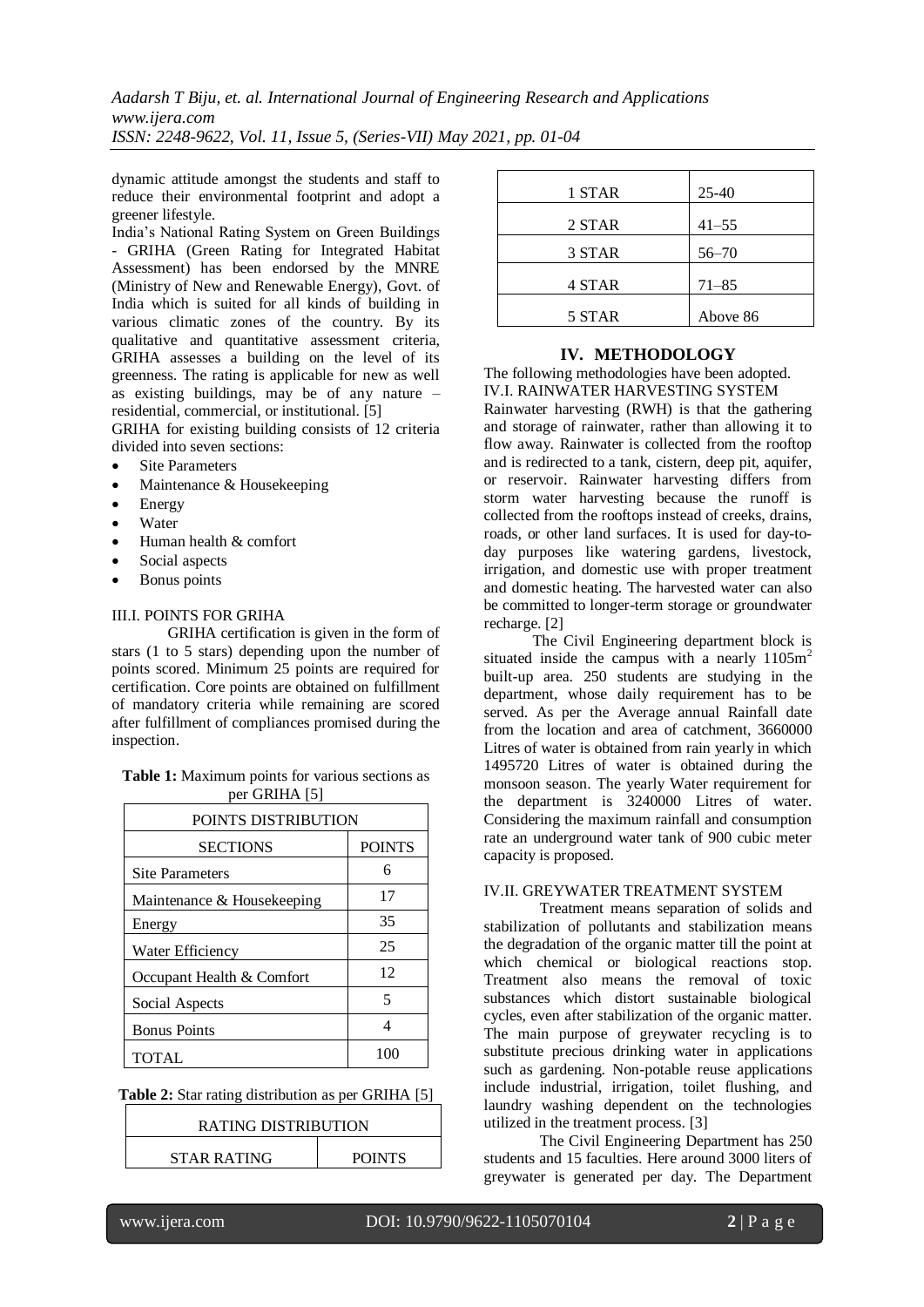# *Aadarsh T Biju, et. al. International Journal of Engineering Research and Applications www.ijera.com ISSN: 2248-9622, Vol. 11, Issue 5, (Series-VII) May 2021, pp. 01-04*

needs a large amount of water for gardening purposes. So to reduce the demand for freshwater, treatment of wastewater is required. The wastewater generated in the building without fecal contamination is collected and treated using Delphin Compact systems [6]. The main objective of water treatment is to reduce the demand for potable water and generate a new source from reuse for irrigation purposes.



Fig.1: Greywater treatment using Delphin compact.[6]

#### IV.III. HVAC SYSTEM

Air conditioning offers a better way to ensure good Indoor Environmental Quality. Air conditioning is one way to keep indoor temperatures comfortable during any weather condition. During summers classrooms get overheated very quickly which results in reduced learning. When students are exposed to hot weather conditions it can reduce concentration, problem-solving, social skills, etc... When anyone is exposed to high temperatures for a long time it can lead to dehydration. Therefore a comfortable classroom environment is essential for learning.

The average temperature in classrooms is observed as 28℃. This is beyond the limits prescribed by ASHRAE 55 and NBC 2005. Thermal comfort requirements of NBC 2005 or ASHRAE 55 or requirement of Indian Adaptive Comfort Model are  $22.8^{\circ}$ C –  $26.1^{\circ}$ C in summer &  $20^{\circ}$ C –  $23.6^{\circ}$ C in winter. The Environmental Protection Agency recommends humidity levels of between 30% and 60% to reduce mold growth.

#### IV.IV. PARKING FACILITY

A parking facility is provided at the northwestern side of the department for electric as well as other vehicles. Reserved parking for electric vehicles with charging slots is provided. Concrete pavement material is used for flooring. The pavement is laid in such a way that a sufficient slope is provided for the water is collected in the drain.

Each parking space is of size 2.5x5m and a driveway of 3m width is provided. A total of 10 passenger cars can be parked.

#### IV.V. VERTICAL GARDENING

A vertical garden is a technique used to grow plants on a vertically suspended panel by using hydroponics. These unique structures can either be freestanding or attached to a wall. Many buildings around the world have vertical gardens installed on their exteriors. Vertical gardens have the advantage of having direct sunlight that makes them thrive. Vertical gardens also give buildings protection and insulation from temperature fluctuations, UV radiation, and heavy rain. Vertical gardens use a process called evapotranspiration, which helps cool the air around it.



Fig.2: Vertical gardening at department.

#### IV.VI. ENVIRONMENTAL FRIENTLY **PRODUCTS**

Using environment-friendly cleaning and pest control products for housekeeping materials with low ODP in building interiors. Various ecofriendly products are available in the market which can be used in place of ordinary toxic products used.

#### IV.VII. WASTE MANAGEMENT

Multi-colored dustbins are provided at the department for different types of waste. This ensures the segregation of waste at the source. A proper storage facility is to be provided to ensure that the collected waste is stored properly till the time it is collected by a suitable treatment or recycling center.



Fig.3: Multi-colored waste bins

**V. CALCULATIONS AND RESULTS** The total cost of all the renovation work was estimated as shown in table 3.